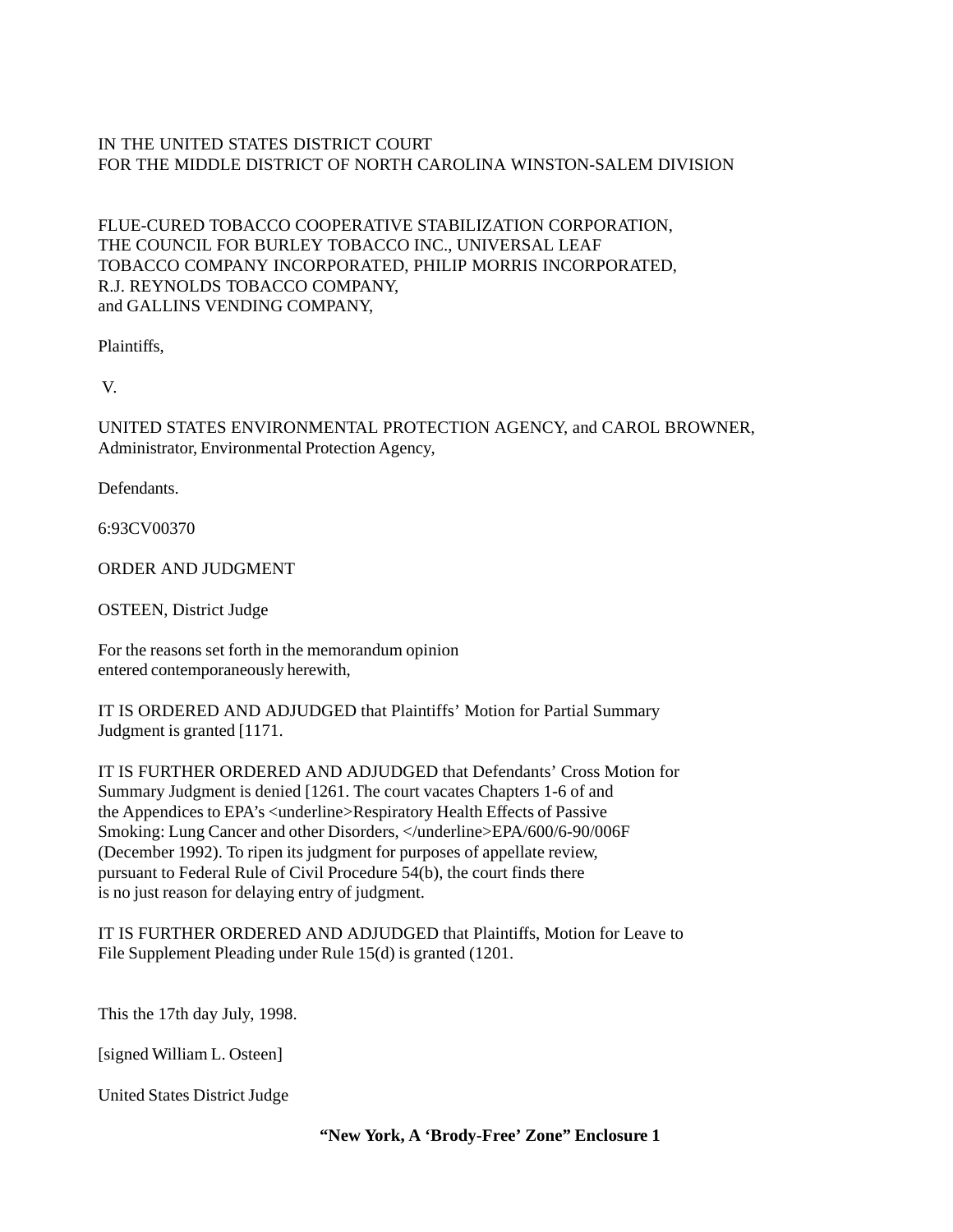# 1. SUMMARY AND CONCLUSIONS

### 1.1. MAJOR CONCLUSIONS

Based on the weight of the available scientific evidence, the U.S. Environmental Protection Agency (EPA) has concluded that the widespread exposure to environmental tobacco smoke (ETS) in the United States presents a serious and substantial public health impact.

#### In adults:

ETS is a human lung carcinogen, responsible for approximately 3,000 lung  $\bullet$ cancer deaths annually in U.S. nonsmokers.

### In children:

- ETS exposure is causally associated with an increased risk of lower respiratory tract infections (LRIs) such as bronchitis and pneumonia. This report estimates that 150,000 to 300,000 cases annually in infants and young children up to 18 months of age are attributable to ETS.
- ETS exposure is causally associated with increased prevalence of fluid in the  $\bullet$ middle ear, symptoms of upper respiratory tract irritation, and a small but significant reduction in lung function.
- ETS exposure is causally associated with additional episodes and increased severity of symptoms in children with asthma. This report estimates that 200,000 to 1,000,000 asthmatic children have their condition worsened by exposure to ETS.
- ETS exposure is a risk factor for new cases of asthma in children who have not previously displayed symptoms.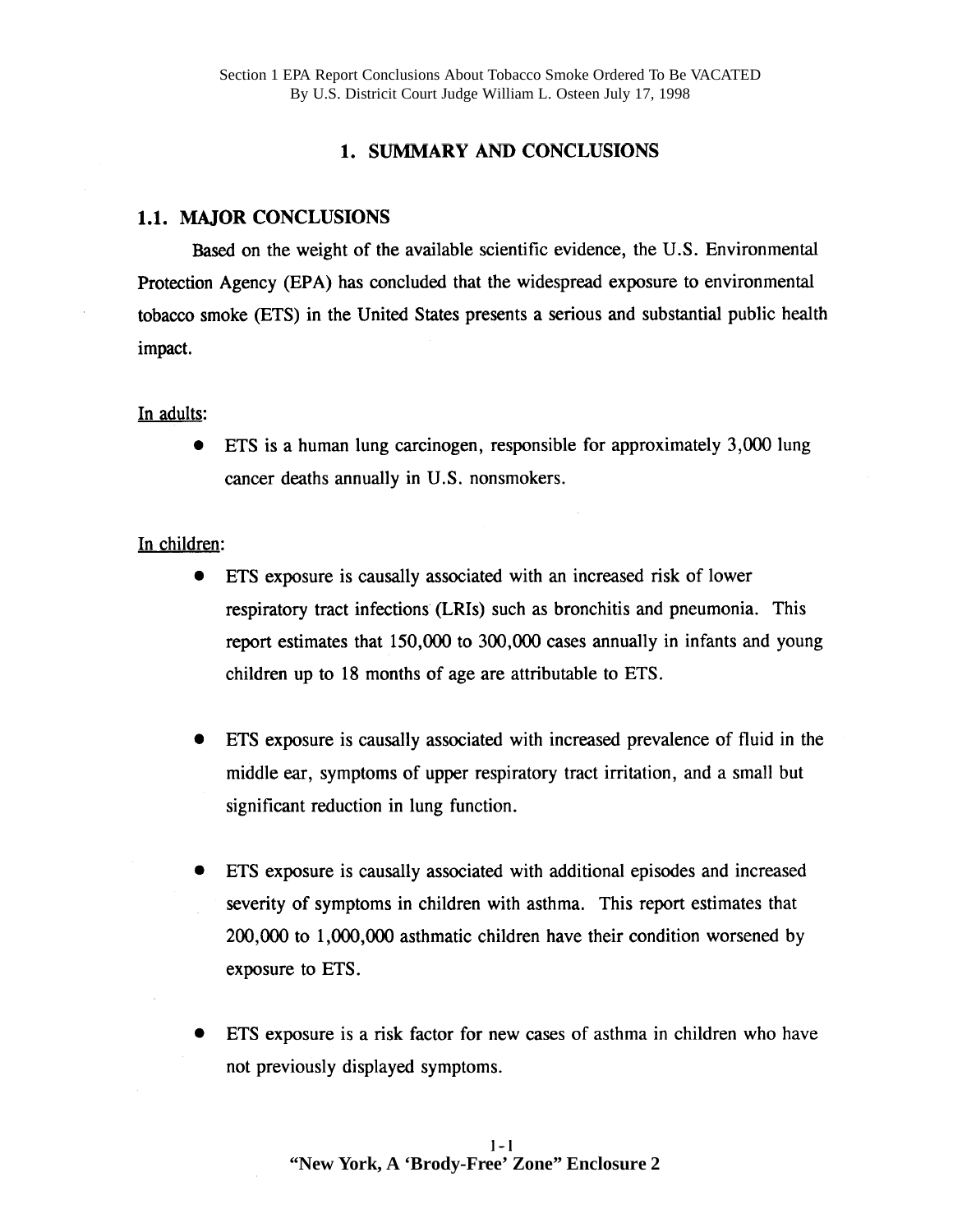|                                                                                                                                              |                                 | U.S. ENVIRONIMENTI IL PROTECTION AGENCY |                                                       | 1. ASSISTANCE ID NO.                                             | CT901964-01-0      | <b>Page 1 of 3</b><br><b>1. LOG'NUMBER</b>         |                                               |
|----------------------------------------------------------------------------------------------------------------------------------------------|---------------------------------|-----------------------------------------|-------------------------------------------------------|------------------------------------------------------------------|--------------------|----------------------------------------------------|-----------------------------------------------|
| EPA ASSISTANCE AGREEMENT / AMENDMENT                                                                                                         |                                 |                                         |                                                       | <b>3. DATE OF AWARD</b>                                          |                    | <b>4. NAILING DATE</b>                             |                                               |
| PART I - ASSISTANCE JOTIFICATION INFORMATION                                                                                                 |                                 |                                         |                                                       |                                                                  |                    |                                                    |                                               |
| <b>I. AGIE EMENT TYPE</b>                                                                                                                    |                                 | <b><i>B. PAYMENT METHOD</i></b>         |                                                       |                                                                  |                    |                                                    |                                               |
| Exopor its : Agreement                                                                                                                       |                                 | $[{\chi}]$ annum                        | <b>Burnacha Barn</b>                                  |                                                                  | 7. TYPE OF ACTION  |                                                    |                                               |
| Erent Aire more                                                                                                                              |                                 |                                         | Sead Pustrant Request In: LAB VEGAS.                  |                                                                  | <b>NEW PROJECT</b> |                                                    |                                               |
| Azzánia (est. Azzáni) apart                                                                                                                  |                                 |                                         | FINANOIAL MANAGEMENT CENTER                           |                                                                  |                    |                                                    |                                               |
| <b>13. THE ETPIENT</b>                                                                                                                       |                                 |                                         | <b>B. PAYES</b><br>VICE PRESIDENT, GOVT. AFFAIRS      |                                                                  |                    |                                                    |                                               |
| <b>BOI AA INTERNATIONAL</b>                                                                                                                  |                                 |                                         | BOMA INTERNATIONAL                                    |                                                                  |                    |                                                    |                                               |
| 1:301 NEW YORK AVE., N.W., SUITE 300.                                                                                                        |                                 |                                         | 1201 NEW YORK AVE., N.W., SUITE 300                   |                                                                  |                    |                                                    |                                               |
| WA SHINGTON, DC 2000!S                                                                                                                       |                                 |                                         | WASHINGTON, DC 20005                                  |                                                                  |                    |                                                    |                                               |
|                                                                                                                                              | <b>I ZONORESSIONAL DISTRICT</b> |                                         |                                                       |                                                                  |                    |                                                    |                                               |
| EHI HO.                                                                                                                                      |                                 | ALL                                     | 10. RECIPIENT TYPE                                    |                                                                  |                    |                                                    |                                               |
| 351520580<br>11. PROJECT MANAGER AND I ELD'T ON E NO. 72021 AU B-2002                                                                        |                                 |                                         | NON-PROFIT ORGANIZATION                               |                                                                  |                    |                                                    |                                               |
| <b>UNNES DINEGAR</b>                                                                                                                         |                                 |                                         | 12. ADMINISTERING OFFICE / LAB                        |                                                                  |                    |                                                    |                                               |
| <b>B. H.A. INTERNATIONAL</b><br>R                                                                                                            |                                 |                                         |                                                       |                                                                  |                    |                                                    |                                               |
| 1201 NEW YORK AVE, N W., SUITE 300<br>a                                                                                                      |                                 |                                         | <b>OAR/HQ</b>                                         |                                                                  |                    |                                                    |                                               |
| WA SHINGTON, DO 2000/5                                                                                                                       |                                 |                                         |                                                       |                                                                  |                    |                                                    |                                               |
| <b>113, IE SUING OFFICE (CITY/S (STB)</b>                                                                                                    |                                 |                                         | 14. EPA PROJECT / BYATE OFFICER AND TELEPHONE NO.     |                                                                  |                    |                                                    |                                               |
| WASHINGTON, DC 20460                                                                                                                         |                                 |                                         | SCOTT BOWLES (B2D3J)                                  |                                                                  |                    |                                                    |                                               |
|                                                                                                                                              |                                 |                                         | OFC ATMOSPHERIC/INDOOR AIR PROGRAMS                   |                                                                  |                    |                                                    |                                               |
| Grant Specialist for this privect!                                                                                                           |                                 |                                         | US ENVIRONMENTAL PROTECTION AGENCY                    |                                                                  |                    |                                                    |                                               |
| <b>CAN CLARK</b>                                                                                                                             |                                 |                                         | WASHINGTON, DC 20450-                                 |                                                                  |                    |                                                    |                                               |
| (以图 260-9287                                                                                                                                 |                                 |                                         | (202) 233-9047                                        |                                                                  |                    |                                                    |                                               |
| <b>TE. E IA CONORESSIONAL LIA RON &amp; PHONE</b>                                                                                            |                                 |                                         | 16. STATE APPL ID '(Ocaringhouse)                     | 17. SCIENCE FIELD                                                |                    | <b>IA PROVISOT DTEP</b>                            |                                               |
| B.VIBARA BROOKS, (2011 280-5680                                                                                                              |                                 |                                         | N/A                                                   |                                                                  |                    |                                                    |                                               |
| <b>11. IT'S UTORY AUTHORITY</b>                                                                                                              |                                 |                                         | 20. REGULATORY AUTHORITY                              |                                                                  |                    | 21. STEP 3 + 2 A STEP 3 (WWTConstantin Blaste any) |                                               |
| Clean Air Act: 590, 103                                                                                                                      |                                 | 40 CFR PTS 30, 38, 45                   |                                                       | <b>L. Transmitted Loved</b><br><b>NA</b><br><b>A Proget Type</b> |                    |                                                    |                                               |
|                                                                                                                                              |                                 |                                         |                                                       | <b>In Treasurer Producer</b><br>- 10                             |                    |                                                    |                                               |
|                                                                                                                                              |                                 |                                         | IMPROVING THE INDOCR AIR CONDITION-TRAINING SEMINARS. | <b>Chine From</b>                                                |                    |                                                    |                                               |
| 22. PAG IECT TITLE AND DESCRIPTION<br>Nationwide series of seminars to assist commercial real estate professionals in                        |                                 |                                         |                                                       |                                                                  |                    |                                                    |                                               |
| improving the quality of Indoor air.                                                                                                         |                                 |                                         |                                                       |                                                                  |                    |                                                    |                                               |
|                                                                                                                                              |                                 |                                         |                                                       |                                                                  |                    |                                                    |                                               |
|                                                                                                                                              |                                 |                                         |                                                       |                                                                  |                    |                                                    |                                               |
|                                                                                                                                              |                                 |                                         |                                                       |                                                                  |                    |                                                    |                                               |
|                                                                                                                                              |                                 |                                         |                                                       |                                                                  |                    |                                                    |                                               |
|                                                                                                                                              |                                 | COUNTY                                  | 29. PROJECT LOCATION WIND IN MONTH                    |                                                                  | 2000               | Compregnonts Northe                                |                                               |
| <b>WASHINGTON</b>                                                                                                                            |                                 |                                         | <b>N/A</b>                                            |                                                                  | <b>DC</b>          | ALL.                                               |                                               |
|                                                                                                                                              |                                 | <b>OK. PROJECT PERIOD</b>               |                                                       |                                                                  | 26. BUDGET PERIOD  |                                                    |                                               |
|                                                                                                                                              |                                 |                                         | 04/17/92 - 04/18/93                                   |                                                                  |                    | 04/17/92 - 04/15/93                                |                                               |
|                                                                                                                                              |                                 | 24. TOTAL BUDGET FERIOD COST            |                                                       |                                                                  |                    | <b>RE. TOTAL PROJECT FERIOD COST</b>               |                                               |
| <b>ERW I TANNAUGENT GERMA ON H</b><br>N/A                                                                                                    |                                 |                                         | \$300,850                                             |                                                                  |                    | \$300,850                                          |                                               |
| <b>FUNDE</b>                                                                                                                                 |                                 | FORMER AWARD                            |                                                       | THIS ACTION                                                      |                    | AMENDED TOTAL                                      |                                               |
| as, SPA-La evel Yule Autor                                                                                                                   |                                 | 30                                      |                                                       | \$142,238                                                        |                    | 8142238                                            |                                               |
| <b>H. B-Ala-Qid Anamed</b>                                                                                                                   |                                 | Ō                                       |                                                       | O                                                                |                    |                                                    | O<br>o<br>$\mathcal{L}_{\mathcal{A}}$         |
| St. Untilte reled Prior Year Belance                                                                                                         |                                 | Ō                                       |                                                       | ٥<br>٥                                                           |                    |                                                    | D                                             |
| 33. Other Faderal Punde                                                                                                                      |                                 | ٥                                       |                                                       |                                                                  | ۰.,                | 7.500                                              |                                               |
| <b>SE, Recipe vi Camillavina</b>                                                                                                             |                                 | O<br>٥                                  |                                                       | 7,600<br>O                                                       |                    |                                                    | o                                             |
| 35 literary in university                                                                                                                    |                                 | ٥                                       |                                                       | ٥                                                                |                    |                                                    | O                                             |
| 06 Libbs   C Febrikation<br>87. Odu r¢ svetskihan                                                                                            |                                 | ō                                       |                                                       | O                                                                |                    |                                                    | $\cdot$ O                                     |
| 38. Allen id is freinet formt                                                                                                                |                                 | 80                                      |                                                       | \$148,738                                                        |                    | $-3149,738$                                        |                                               |
| <b>Program Excepted</b><br>FY<br>l <b>uppres</b> zki Van                                                                                     |                                 | Dan Central No.                         | <b>Resount Humber</b>                                 |                                                                  | Object Clean       |                                                    |                                               |
| 82<br><b>DIJ BYGARH</b><br>6/2/30108                                                                                                         |                                 | <b>BE0043</b>                           | 28YG58D005                                            |                                                                  | 41.21-             |                                                    | <b>Chilipeton / Deebilguiter</b><br>\$142,238 |
| <b>City</b> / Pit m<br><b>24. ABIII STANCE PROORAM ICFAA FHOOTEN LIE &amp; THAT</b><br>Clear <i>Hir</i> Training<br>27, CCMUUNITY POPULATION |                                 |                                         |                                                       |                                                                  |                    |                                                    |                                               |
| <b>SOF</b>                                                                                                                                   |                                 |                                         |                                                       |                                                                  |                    |                                                    |                                               |

 $\hat{\mathbf{r}}$ 

**"New York, A 'Brody-Free' Zone" Enclosure 3**